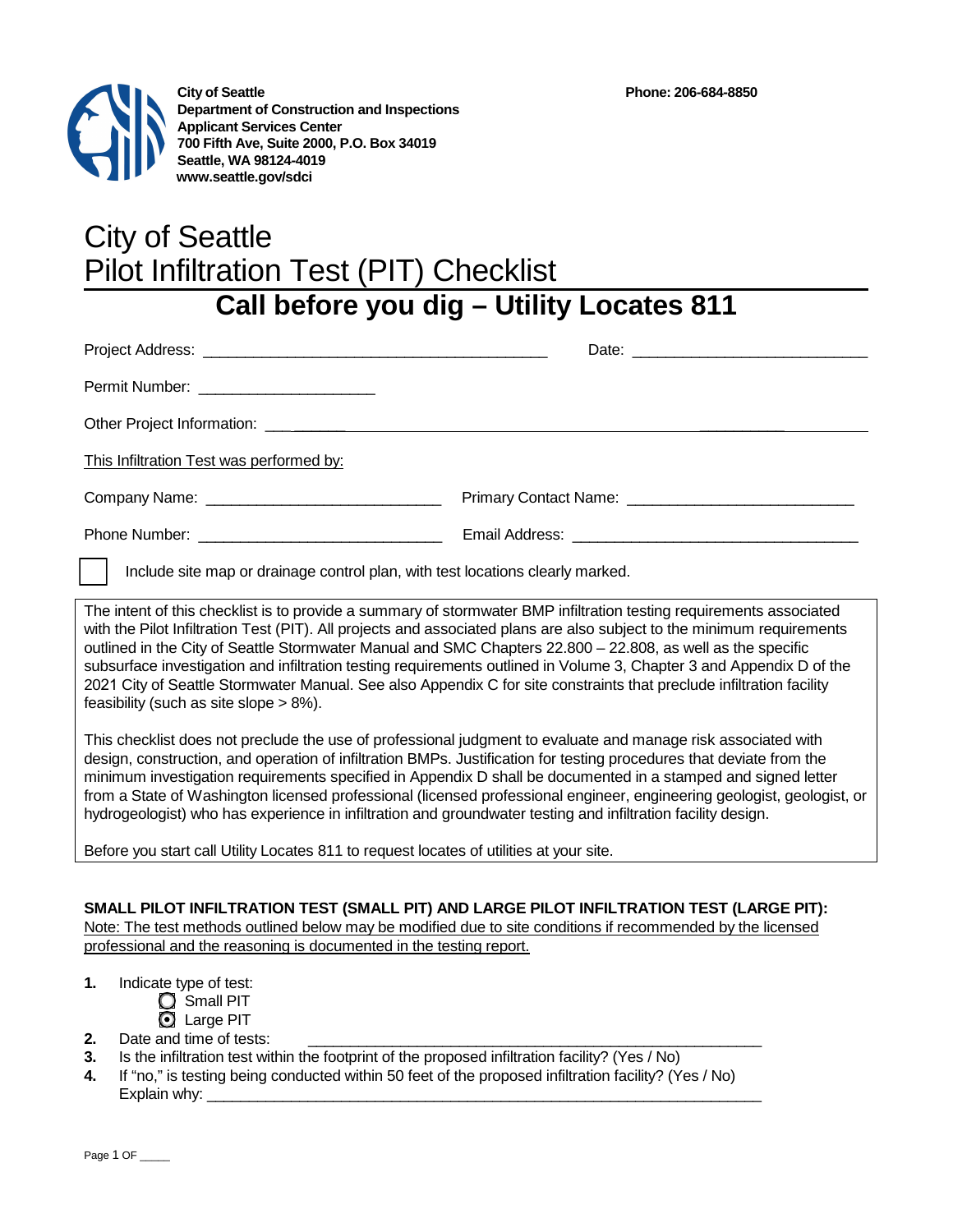- **5.** What is the total proposed impervious area (does not include permeable pavement surfaces) to be infiltrated on the site? the site?  $\blacksquare$ *(Note: acceptance testing is required if testing was performed greater than 50 feet from the proposed infiltration facility, and greater than 5,000 ft2 infiltrated on the site [see City of Seattle Stormwater Manual, Volume 3, Section 3.2].)* **6.**  $\Box$  Dig an infiltration test pit **7.** Test pit excavated to bottom elevation of the proposed infiltration facility (Yes / No)
- *(See City of Seattle Stormwater Manual, Appendix D for additional details.)*
- **8.** Test pit surface dimensions (ft): Length: \_\_\_\_\_\_\_\_\_\_ Width: \_\_\_\_\_\_\_\_\_\_ Depth: \_\_\_\_\_\_\_\_\_\_ **9.** Test pit bottom dimensions (ft): Length: \_\_\_\_\_\_\_\_\_\_\_ Width: \_\_\_\_\_\_\_\_\_\_\_
- **10.** Test pit bottom area (ft<sup>2</sup>):  $\frac{1}{2}$
- **11.** Small PIT only: Is the surface area of the test pit bottom at least 12 ft<sup>2</sup>? (Yes / No)
- **12.** Large PIT only: Is the surface area of the test pit bottom at least at least 32 ft<sup>2</sup>? (Yes / No) a. If "no," indicate why:
- **13.** Large PIT only: The test pit bottom area should be as close to the bottom area of the proposed infiltration facility as is feasible.
	- a. Bottom area of proposed infiltration facility:  $\frac{1}{1}$  ft<sup>2</sup><br>b. Bottom area of test pit:
	- b. Bottom area of test pit:
- **14.** Identify device used to measure water level in test pit:

Pressure transducer (recommended for areas with slow draining soils), or

Vertical rod (min 5 ft long, ½-inch increments, placed in center of pit)

**15.** Identify method of delivering water to the bottom of the test pit (e.g., rigid pipe with a splash plate):

\_\_\_\_\_\_\_\_\_\_\_\_\_\_\_\_\_\_\_\_\_\_\_\_\_\_\_\_\_\_\_\_\_\_\_\_\_\_\_\_\_\_\_\_\_\_\_\_\_\_\_\_\_\_\_\_\_\_\_\_\_\_\_\_\_\_\_\_\_\_\_ *(The method of delivery must reduce erosion in the test pit that could cause clogging of the infiltration receptor)*

### **16. Testing Procedure:**

a. **Pre-soak period**: Add water to maintain water level at least 12 inches above the bottom of the test pit for at least 6 hours. Record the time and depth of water hourly in the table below.

| Time of Measurement (hh:mm) | <b>Depth of Water (inches)</b> |
|-----------------------------|--------------------------------|
|                             |                                |
|                             |                                |
|                             |                                |
|                             |                                |
|                             |                                |
|                             |                                |
|                             |                                |
|                             |                                |
|                             |                                |

- b. **Steady-state period**: The steady-state data is used to establish the measured infiltration rate (see step 17)
	- i. Add water to the test pit at a rate that will maintain a depth of 12 inches above the bottom of the test pit for 1 full hour. During this hour, record the time, depth of water, cumulative volume, and instantaneous flow rate every 15-minutes in the table below.
	- ii. Calculate the infiltration rate for each 15-minute interval. First convert the flow rate to in $3/$ hr and the test pit bottom area (recorded in step 10) into in<sup>2</sup>. Divide the flow rate by the bottom area and record the result in the table below.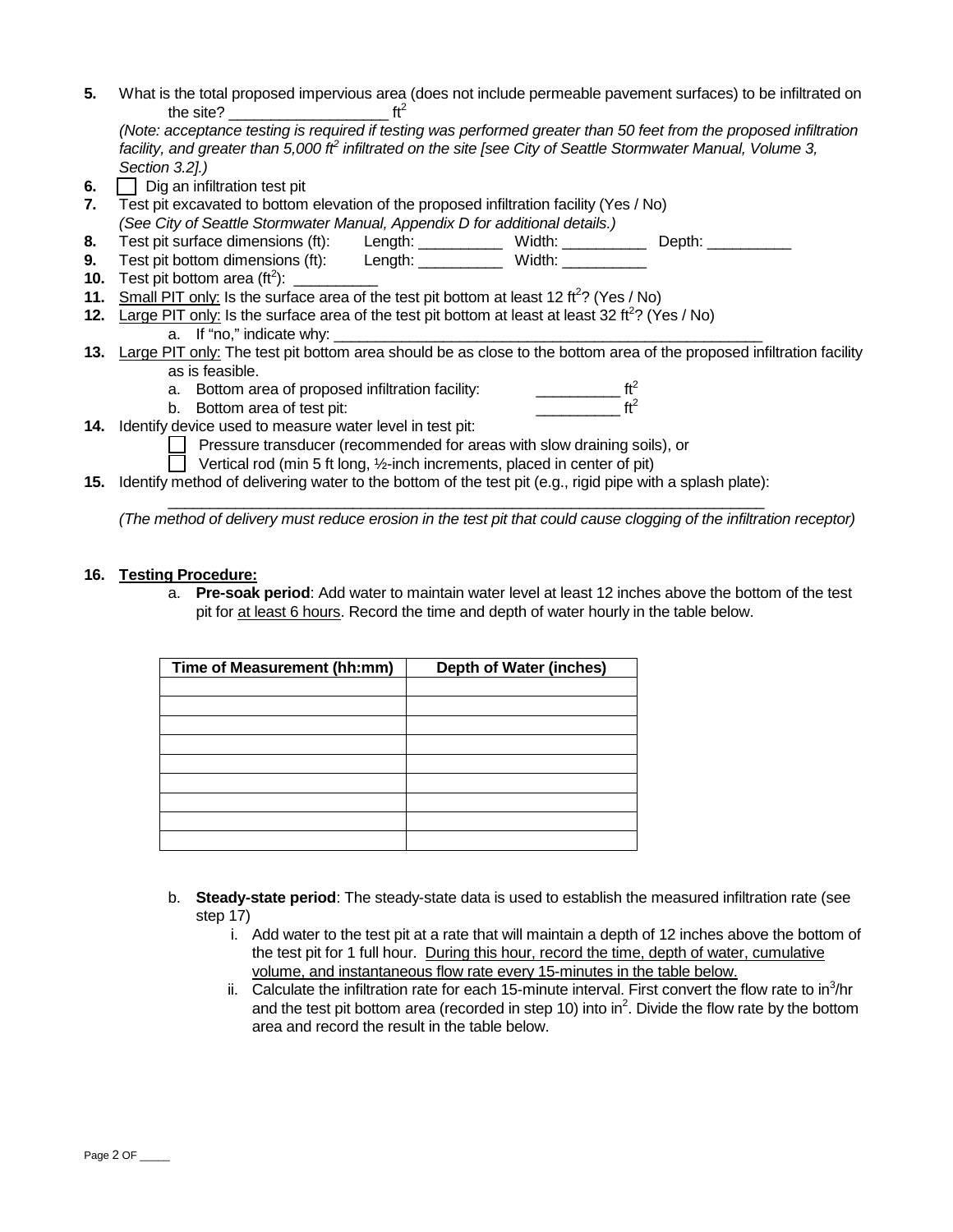| Time of<br><b>Measurement</b><br>(hh:mm) | <b>Depth of Water</b><br>(inches) | <b>Cumulative</b><br><b>Volume</b><br>(gallons) | <b>Flow Rate</b><br>(gpm) | <b>Infiltration Rate</b><br>(in/hr) |
|------------------------------------------|-----------------------------------|-------------------------------------------------|---------------------------|-------------------------------------|
|                                          |                                   | $- - -$                                         | ---                       | ---                                 |
|                                          |                                   |                                                 |                           |                                     |
|                                          |                                   |                                                 |                           |                                     |
|                                          |                                   |                                                 |                           |                                     |
|                                          |                                   |                                                 |                           |                                     |

<sup>1</sup> gallon = 231 in<sup>3</sup>, 1 ft<sup>2</sup> = 144 in<sup>2</sup>

- c. **Falling head period**: The falling head data is used to confirm the measured infiltration rate calculated from the steady- state data.
	- i. At the end of the steady-state period, turn off the water and immediately record the time and depth of water in the table below. Record the time and depth of water every 15-minutes for a minimum of 1 hour, or until the pit is empty. (Note: in areas with slow draining soils, a pressure transducer is recommended to improve the accuracy of change in depth readings. In addition, users are encouraged to extend the testing period and use longer intervals to improve accuracy.)
	- ii. Calculate the infiltration rate for each 15-minute interval (change in depth at each interval  $x$ 4) and record the results in the table below. Alternatively, users may also record the total time for fixed intervals of changes in depth, and use those values to compute the infiltration rates.

| Time of Measurement (15-minute<br>minimum intervals) | <b>Depth of Water (inches)</b> | Infiltration Rate (in/hr) |
|------------------------------------------------------|--------------------------------|---------------------------|
|                                                      |                                | ---                       |
|                                                      |                                |                           |
|                                                      |                                |                           |
|                                                      |                                |                           |
|                                                      |                                |                           |
|                                                      |                                |                           |
|                                                      |                                |                           |
|                                                      |                                |                           |
|                                                      |                                |                           |
|                                                      |                                |                           |
|                                                      |                                |                           |
|                                                      |                                |                           |
|                                                      |                                |                           |
|                                                      |                                |                           |

#### d. **Check for high groundwater / immediate groundwater mounding:**

- 1. Within 24 hours after the falling head period, excavate the bottom of the pit *(Minimum excavation depths are provided in the City of Seattle Stormwater Manual, Appendix D, Section D-2.)*
- 2. Is standing water or seepage visible in the excavation hole? (Yes / No)
- 3. If "yes," record depth:

*Note: Additional Groundwater Monitoring requirements may apply. See Table 3.1 and Table 3.2 in Volume 3, Section 3.2 of the City of Seattle Stormwater Manual.*

#### **17. Data Analysis/"Measured Infiltration Rate" Selection** *(use the falling head data to confirm the measured*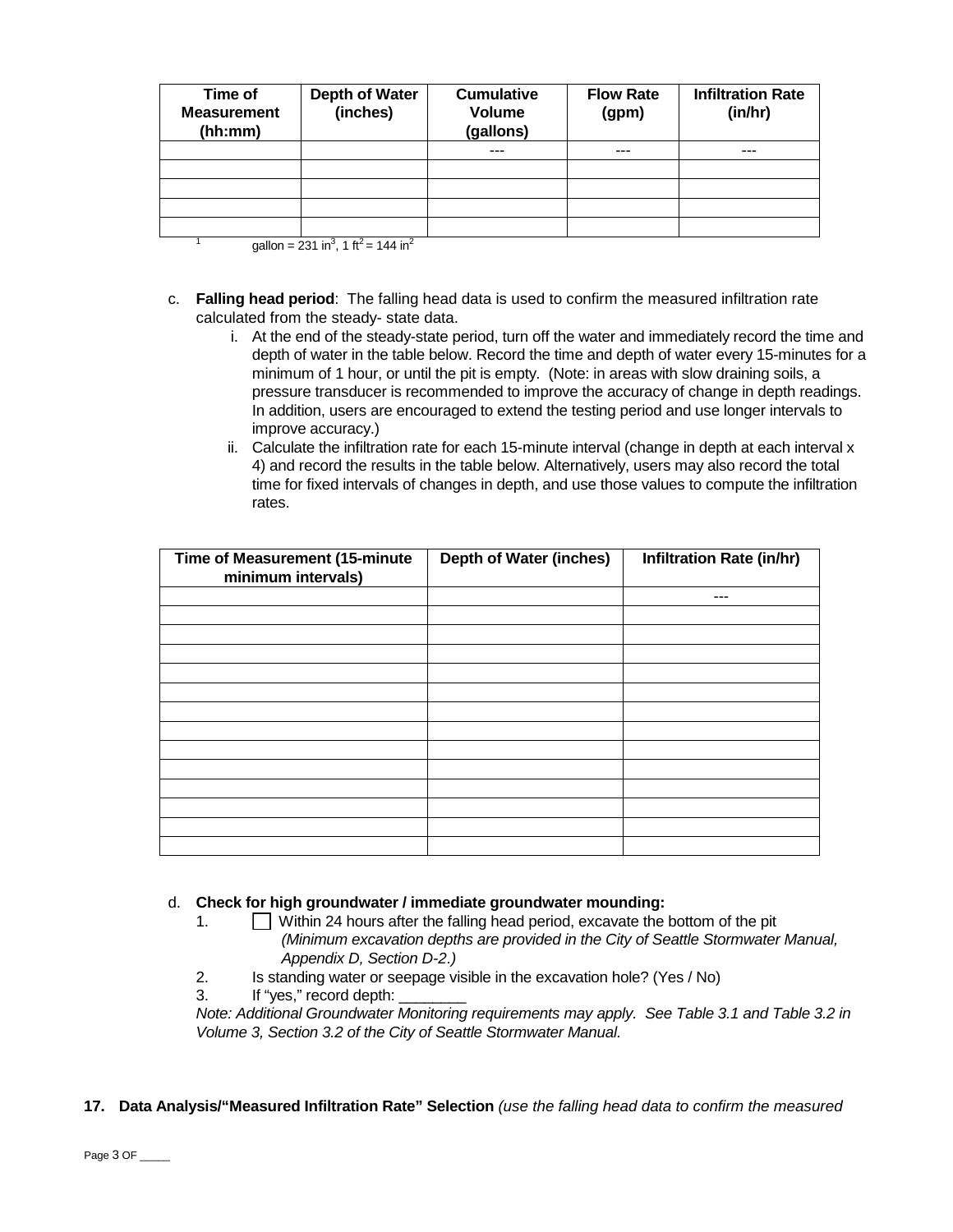*infiltration rate calculated from the steady- state data)*:

- a. Steady-state measured infiltration rate: Provide the lowest infiltration rate from steady-state table above:  $\qquad \qquad$  in/hr
- b. Selected "Measured Infiltration Rate" \_\_\_\_\_\_\_\_\_\_\_\_\_\_\_\_\_\_\_\_\_ in/hr *(Include an explanation if the selected rate deviates from the steady-state rate in step 16a.)*
- $\mathcal{L}_\mathcal{L} = \{ \mathcal{L}_\mathcal{L} = \{ \mathcal{L}_\mathcal{L} = \{ \mathcal{L}_\mathcal{L} = \{ \mathcal{L}_\mathcal{L} = \{ \mathcal{L}_\mathcal{L} = \{ \mathcal{L}_\mathcal{L} = \{ \mathcal{L}_\mathcal{L} = \{ \mathcal{L}_\mathcal{L} = \{ \mathcal{L}_\mathcal{L} = \{ \mathcal{L}_\mathcal{L} = \{ \mathcal{L}_\mathcal{L} = \{ \mathcal{L}_\mathcal{L} = \{ \mathcal{L}_\mathcal{L} = \{ \mathcal{L}_\mathcal{$ c. If the lowest measured infiltration rate is less than the minimum rate associated with an infiltration BMP, that BMP cannot be used.
- d. If the measured infiltration rate is less than all minimum infiltration rates for infiltration BMPs (see Table 1 in the Reference Tables at the end of this document), no further investigation is required.
- **18. Calculate "Design Infiltration Rate":** The design infiltration rate shall be calculated by applying the appropriate correction factor to the above measured infiltration rate (see the *City of Seattle Stormwater Manual, Appendix D, Section D-4).* 
	- a. Select a correction factor.
	- b. Calculate the Design Infiltration Rate below.

| Design infiltration rate = |                                    |                    | ın/hr |
|----------------------------|------------------------------------|--------------------|-------|
|                            | Measured infiltration rate (in/hr) | Correction Factor* |       |

\*A Correction Factor of 0.5 must be used for all projects unless a lower value is warranted by site conditions, as recommended and documented by a licensed professional, and shall not be less than 0.2. See Appendix D, Section D-4.2.

#### **19. Supporting Documents and Additional Analysis Required:**

- a. Include a report for the Small and Large PIT that includes documentation of the testing procedure (including this checklist and any supporting documentation), analysis, and results to assess infiltration feasibility, and an explanation of the correction factor used to determine the design infiltration rate. In addition, include the following information.
- b. One or more of the following analysis/reports will be required. *See Table 3.1 and Table 3.2 in Volume 3, Section 3.2 of the City of Seattle Stormwater Manual*. Indicate which analysis/reports are required below and include them in the report.
	- **Standard Subsurface Investigation Report** (*Appendix D, Section D-2.4)*
	- **Comprehensive Subsurface Investigation Report** (*Appendix D, Section D-2.5)*
	- **Groundwater Monitoring Report (***Appendix D, Section D-5)*
	- **Characterization of Infiltration Receptor** (*Appendix D, Section D-6)*
	- **Groundwater Mounding and Seepage Analysis** (*Appendix D, Section D-7)*

#### **SIGNATURES ARE REQUIRED**

The Small and Large PIT report shall be prepared by a licensed professional.

I certify that I have followed the procedures outlined in this document to determine the infiltration BMP infiltration rate.

#### *Infiltration Test performed by:*

Print Name

Signature \_\_\_\_\_\_\_\_\_\_\_\_\_\_\_\_\_\_\_\_\_\_\_\_\_\_\_\_\_\_\_\_\_\_\_\_\_\_\_ Date\_\_\_\_\_\_\_\_\_\_\_\_\_\_\_\_\_\_\_\_\_\_\_\_\_\_\_\_\_\_\_\_\_\_

Professional Stamp: